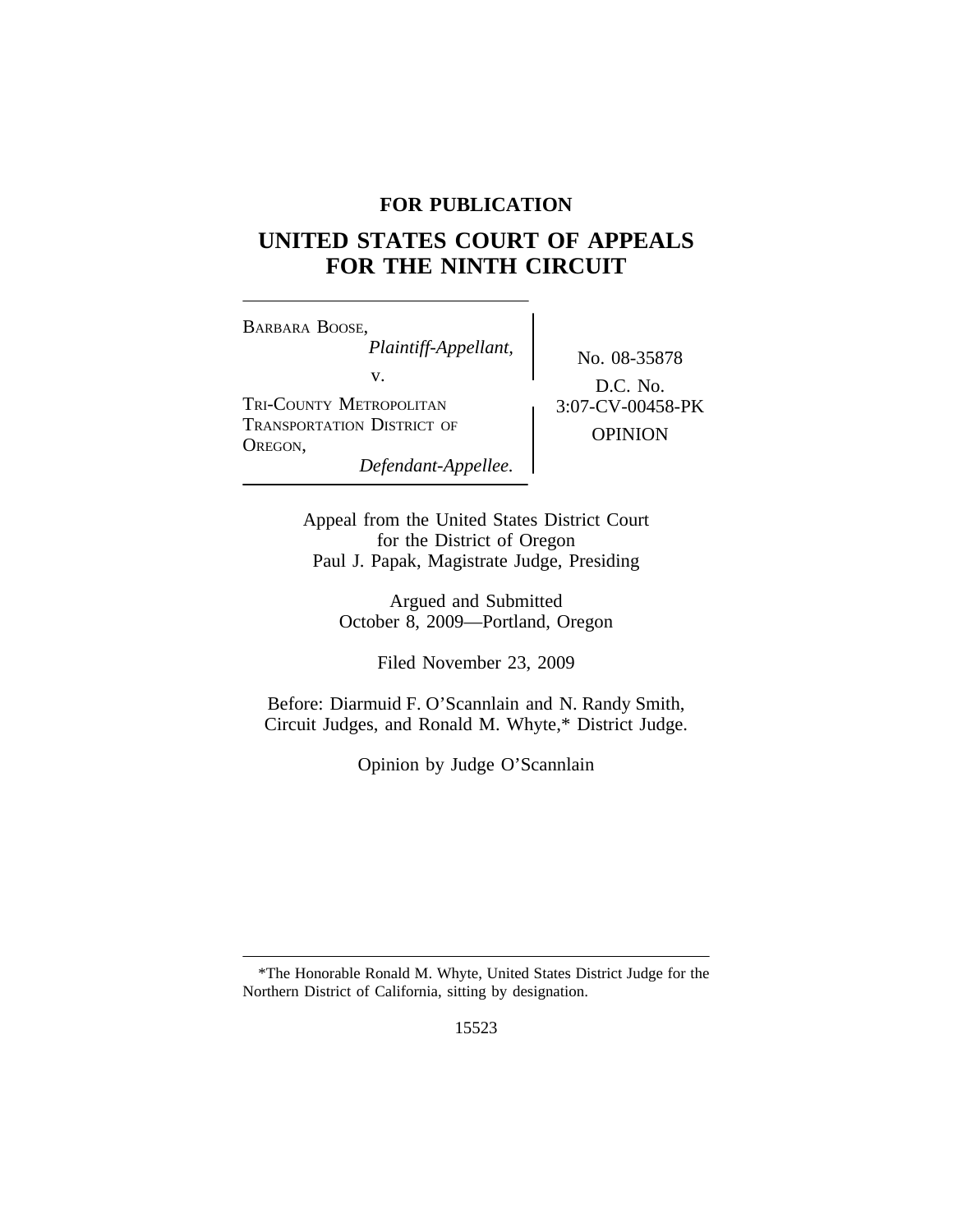## **COUNSEL**

Karen Berkowitz, Oregon Law Center, Portland, Oregon, argued the cause for appellant Barbara Boose and filed briefs; Spencer M. Neal, Oregon Law Center, Portland, Oregon, and Ellen Gradison, Oregon Law Center, Corvallis, Oregon, were also on the briefs.

Keith M. Garza, Oak Grove, Oregon, argued the cause for appellee TriMet and filed a brief; Kimberly Sewell, Portland, Oregon, was also on the brief.

Susan E. Nash, Wesley T. Shih, Avi Braz, and Adam R. Lawton, Munger, Tolles & Olson LLP, Los Angeles, California; and Paula Perlman, Deborah Dorfman, and Shawna Parks, Los Angeles, California, submitted a brief in support of the appellant on behalf of amici curiae Disability Rights Legal Center, Disability Rights California, the California Founda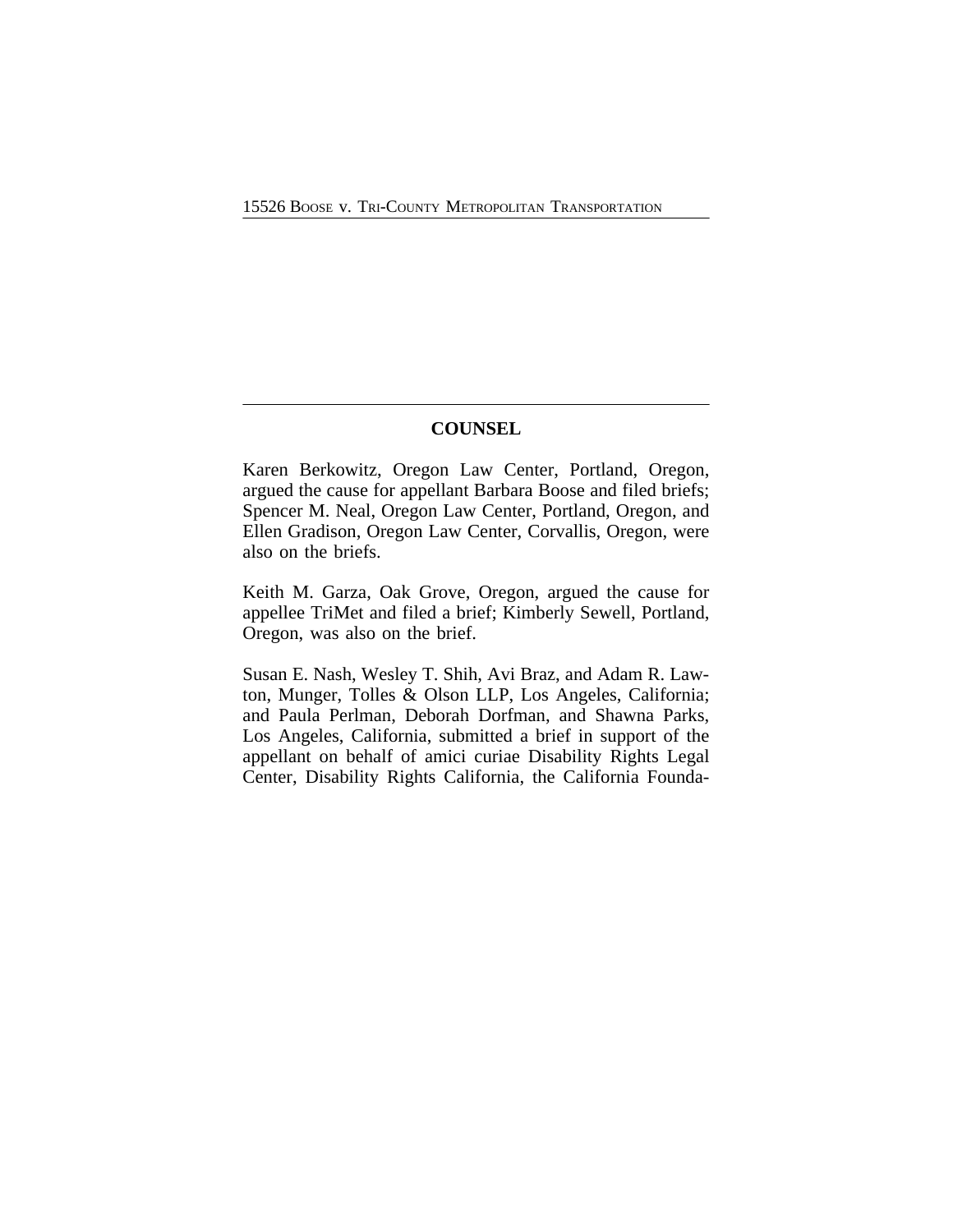tion for Independent Living Centers, the Disability Rights Education and Defense Fund, Inc., Disability Rights Washington, and Disability Rights Oregon.

Tiffany Lorenzen, San Diego, California, submitted a brief in support of the appellee on behalf of amicus curiae San Diego Metropolitan Transit System.

James LaRusch, Washington, DC; Kenneth Scheidig, Oakland, California; George Sparks, Sacramento, California; Madeline Chun, Hanson Bridgett Marcus Vlahos & Rudy, LLP, San Francisco, California; Gregory Smith, Muncie Public Transportation Corp., Muncie, Indiana; Tiffany Lorenzen, San Diego, California; Ben C. Fetherston, Jr., Fetherston Edmonds LLP, Salem, Oregon; Jenifer Ross-Amato, Denver, Colorado; and Kevin Desmond, Seattle, Washington, submitted a brief in support of the appellee on behalf of amici curiae American Public Transportation Association, Alameda-Contra Costa Transit District, CalACT, San Mateo County Transit District, Golden Gate Bridge, Highway and Transportation District, Central Contra Costa Transit Authority, Muncie Indiana Transit System, San Diego Metropolitan Transit System, Salem Area Mass Transit District, Regional Transportation District-Denver, and King County Department of Transportation.

### **OPINION**

O'SCANNLAIN, Circuit Judge:

We are called upon to decide whether the Americans with Disabilities Act requires public transit systems to make certain modifications to their programs for disabled riders.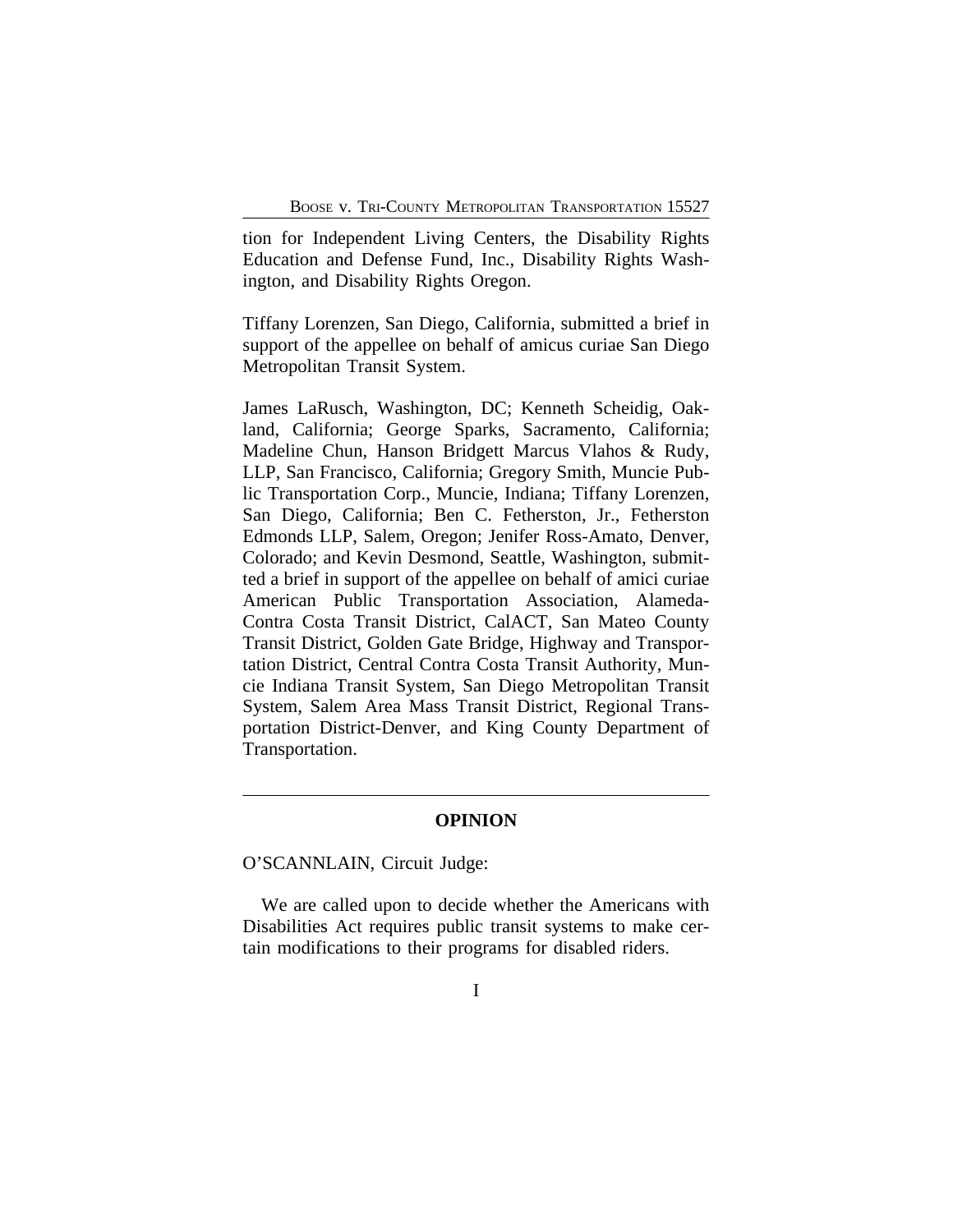#### A

Tri-County Metropolitan Transportation District of Oregon ("TriMet") is a public entity providing mass transportation services in Multnomah, Washington, and Clackamas Counties (generally, the Portland, Oregon metropolitan area). Pursuant to the Americans with Disabilities Act ("ADA"), 42 U.S.C. § 12101 *et seq.*, TriMet has developed and implemented a plan for providing paratransit service for disabled riders unable to use its fixed route system of buses and light rail.**<sup>1</sup>** TriMet's plan has been approved by the Federal Transit Administration ("FTA"), a division of the Department of Transportation ("DOT"), as meeting the requirements of the ADA.

TriMet's paratransit system, the LIFT Paratransit Program ("LIFT"), provides door-to-door, shared-ride service twentytwo hours a day, seven days a week, in all areas in the TriMet district. *See* LIFT Rider's Guide 6-7, *available at* http://trimet.org/pdfs/lift/liftguide.pdf (last accessed Nov. 15, 2009). LIFT serves 22,600 riders, providing over 3600 rides per day and over a million rides per year.**<sup>2</sup>** *See* LIFT Program Ridership and Service Statistics, *available at* http://trimet.org/ pdfs/lift/liftannualreport.pdf (last accessed Nov. 15, 2009). LIFT's fleet consists of 225 buses and 15 sedans. When no vehicle is available, LIFT contracts with taxi companies to

<sup>&</sup>lt;sup>1</sup>The Department of Transportation defines "paratransit" as "comparable transportation service required by the ADA for individuals with disabilities who are unable to use fixed route transportation systems." 49 C.F.R. § 37.3.

<sup>&</sup>lt;sup>2</sup>Although LIFT operations cost over \$29 million a year, passenger revenues total only \$1 million. *See* LIFT Program Ridership and Service Statistics, *available at* http://trimet.org/pdfs/lift/liftannualreport.pdf (last accessed Nov. 15, 2009). The net cost to TriMet for a LIFT trip is \$26.50, compared to \$1.63 for a fixed route trip. *See* Tri-County Elderly and Disabled Transportation Plan 7-2, *available at* http://trimet.org/pdfs/ publications/edplan.pdf (last accessed Nov. 15, 2009).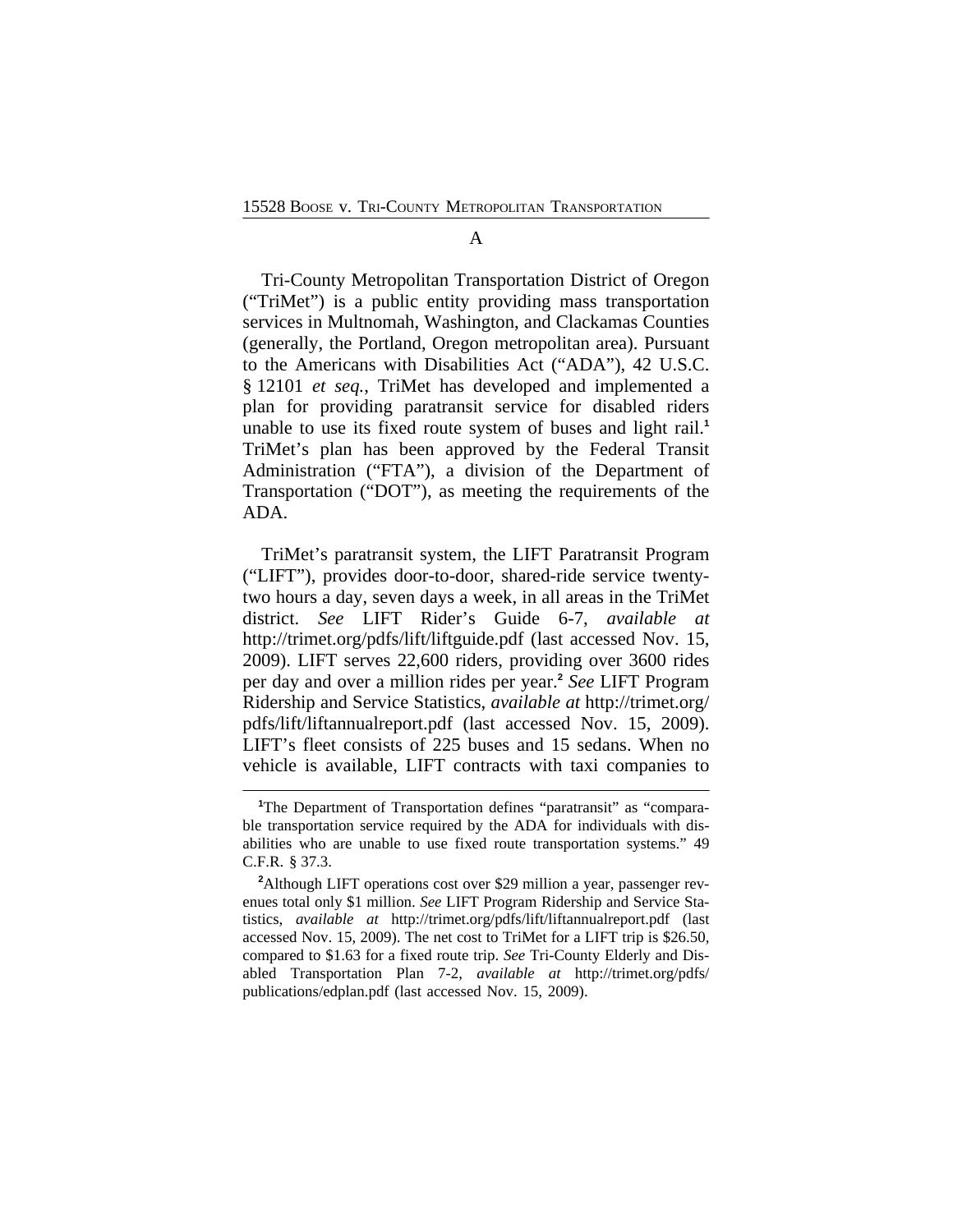provide backup service. Currently, LIFT assigns vehicles to riders based solely on the requested pickup time and location.

Barbara Boose, who suffers from a balance disorder, has been approved by TriMet to use LIFT since 1996.**<sup>3</sup>** Boose uses LIFT to "get to medical appointments, do her grocery shopping, and generally, to get around." In 2006, she submitted a request that LIFT accommodate her disability by scheduling rides in only sedans or taxis, as she experiences "less dizziness and nausea" in those vehicles than in LIFT buses. Accompanying her request was a letter from her doctor stating that "Ms. Boose has reported a number of Tri-Met [LIFT] bus-associated traumas" that have "aggravat[ed] her condition." He recommended "use of sedans or taxis" to "reduce her neurological & emotional stress." TriMet declined Boose's request.

## B

Boose filed a complaint in the district court alleging that TriMet's refusal to accommodate her request violated the ADA and the Rehabilitation Act of 1973, 29 U.S.C. § 701 *et seq*. She sought declaratory and injunctive relief, as well as attorneys' fees and costs. Boose and TriMet filed crossmotions for summary judgment. The district court granted TriMet's motion and denied Boose's motion. Boose timely appealed.

## II

**[1]** The sole issue presented in this appeal is whether under the ADA and Rehabilitation Act, LIFT must accommodate Boose pursuant to a Department of Justice ("DOJ") regulation requiring public entities to "make reasonable modifications in

**<sup>3</sup>**TriMet approves riders for LIFT eligibility based on a self-certification process. For the purposes of summary judgment, TriMet does not contest whether Boose is disabled within the meaning of the ADA.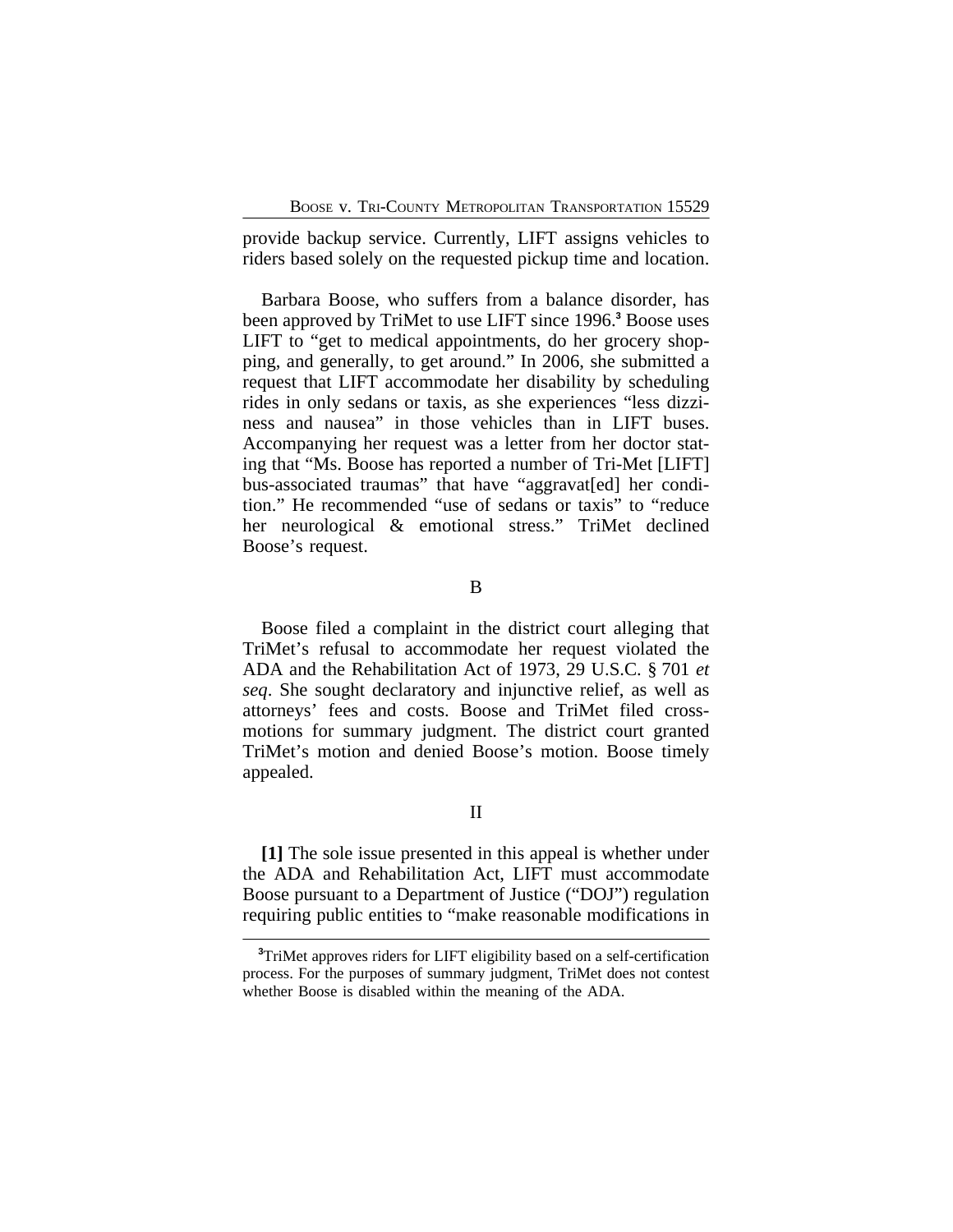policies, practices, or procedures when the modifications are necessary to avoid discrimination on the basis of disability, unless the public entity can demonstrate that making the modifications would fundamentally alter the nature of the service, program, or activity." 28 C.F.R. § 35.130(b)(7). This issue is one of first impression in this circuit.**<sup>4</sup>**

Boose and the amici disability rights organizations argue that this DOJ regulation applies to TriMet by its own independent force, or in the alternative, through incorporation by reference in DOT regulations. We address these contentions in turn.**<sup>5</sup>**

A

Boose and amici argue that because Title II, Part A of the ADA, prohibits discrimination against the disabled by public entities such as TriMet,**<sup>6</sup>** 42 U.S.C. § 12132,**<sup>7</sup>** and the Attorney General has the authority to promulgate regulations imple-

**<sup>4</sup>**Boose suggests that this court has already weighed in on this issue in *Weinreich v. Los Angeles County Metropolitan Transportation Authority*, 114 F.3d 976 (9th Cir. 1997). However, because *Weinreich* did not involve a paratransit service, but rather a disabled rider's eligibility for a reduced-fare program for fixed route bus service, it is inapposite.

**<sup>5</sup>**Boose asserted claims under both the ADA and the Rehabilitation Act, which applies to programs receiving federal financial assistance. Because the ADA was modeled on section 504 of the Rehabilitation Act, "courts have applied the same analysis to claims brought under both statutes." *Zukle v. Regents of Univ. of Cal.*, 166 F.3d 1041, 1045 n.11 (9th Cir. 1999). We do so here as well and focus on whether TriMet has violated the ADA.

**<sup>6</sup>**TriMet is indisputably a public entity subject to Part A. *See Midgett v. Tri-County Metro. Transp. Dist. of Oregon*, 254 F.3d 846, 847 (9th Cir. 2001).

**<sup>7</sup>**Section 12132 provides that "no qualified individual with a disability shall, by reason of such disability, be excluded from participation in or be denied the benefits of services, programs, or activities of a public entity, or be subjected to discrimination by any such entity." 42 U.S.C. § 12132.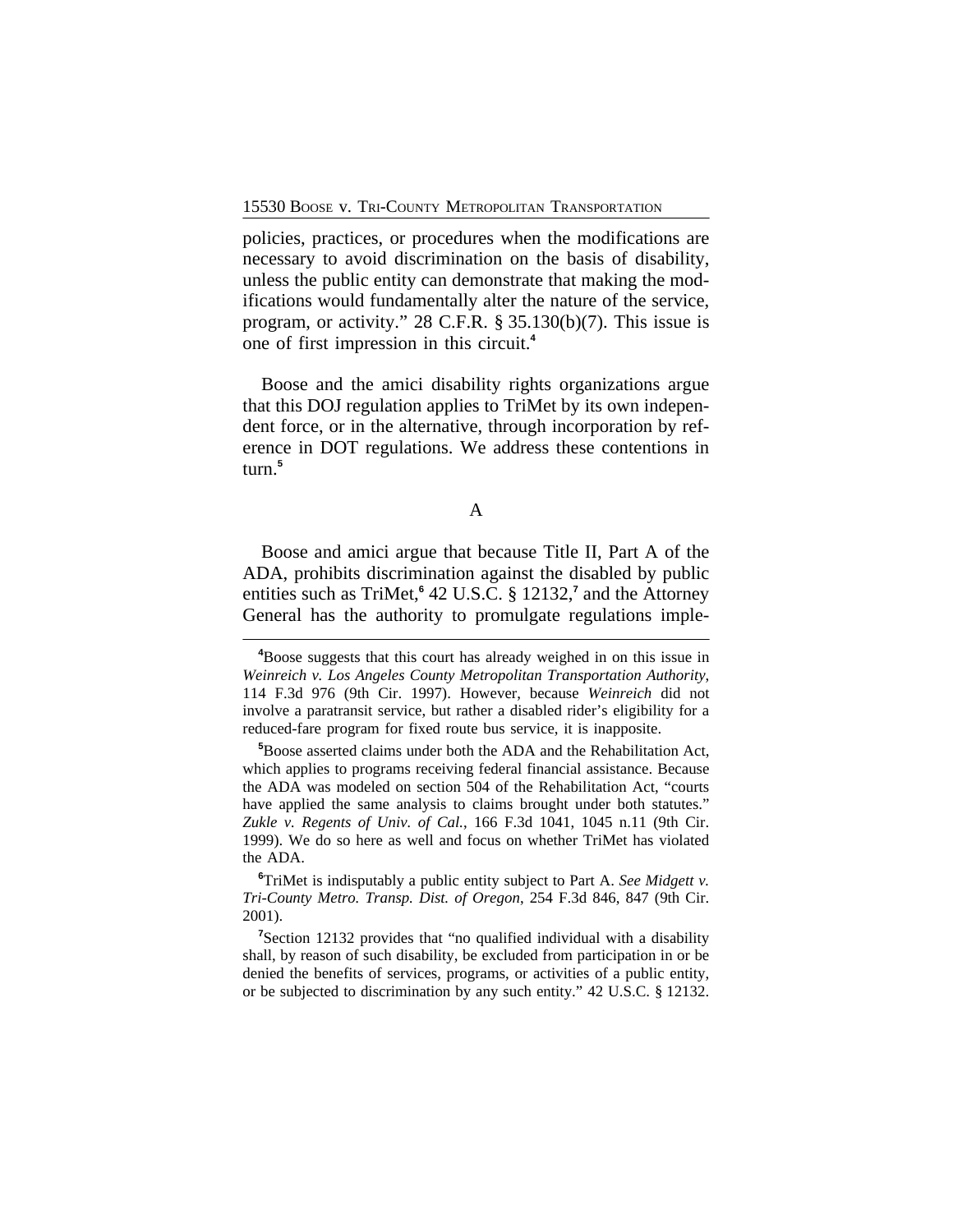menting Part A, *id.* § 12134(a), TriMet must follow the Attorney General's reasonable modification regulation.

1

Applicability of Part A to TriMet does not, however, resolve the issue of whether the DOJ's reasonable modification regulation applies to LIFT, since Part A also specifically prohibits the DOJ from making rules that "include any matter within the scope of the authority of the Secretary of Transportation under section 12143." *Id*. Hence, we must decide whether the accommodation sought by Boose falls within the scope of that authority.

**[2]** While Part A of Title II deals with public entities in general, Part B deals with public transportation. *See Olmstead v. Zimring*, 527 U.S. 581, 589 n.3 (1999). Section 12143 under Part B is titled "Paratransit as a complement to fixed route service." 42 U.S.C. § 12143. It provides:

It shall be considered discrimination for purposes of [the ADA] and [the Rehabilitation Act] for a public entity which operates a fixed route system . . . to fail to provide . . . paratransit and other special transportation services to individuals with disabilities . . . that are sufficient to provide to such individuals a level of service (1) which is comparable to the level of designated public transportation services provided to individuals without disabilities using such system; or (2) in the case of response time, which is comparable, to the extent practicable, to the level of designated public transportation services provided to individuals without disabilities using such system.

*Id.* The Secretary of Transportation has the sole authority to "issue final regulations to carry out this section." *Id.* § 12143(b). These regulations must establish, *inter alia*,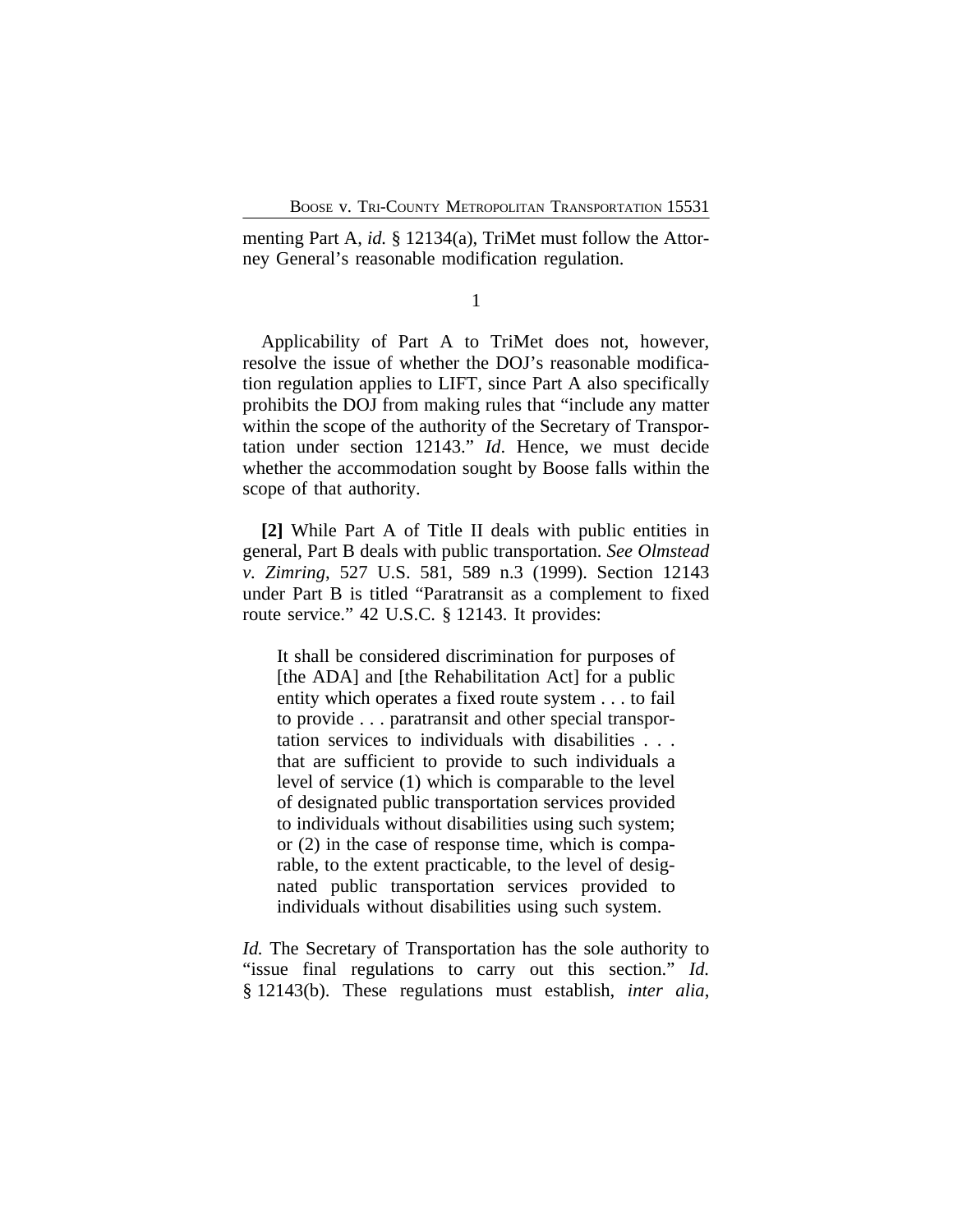"minimum service criteria for determining the level of services to be required under this section." *Id.* § 12143(c)(3).

**[3]** Boose describes her requested modification as "scheduling transportation for her using TriMet sedans instead of TriMet buses." In other words, she is dissatisfied with the level of service TriMet currently provides through LIFT and would like an enhanced level of service that would enable her to choose whatever vehicle she would like to ride. Boose's request, therefore, fits squarely within the definition of "service criteria." That the DOT has not yet promulgated a rule concerning scheduling by vehicle type**<sup>8</sup>** does not mean that the DOJ's regulations automatically fill this regulatory vacuum. Surely the scope of the Secretary's authority exceeds the extent to which he has currently regulated. Indeed, Boose does not try to argue that the Secretary lacks the authority to promulgate such a regulation. She even concedes that "[t]he DOJ cannot promulgate regulations regarding transportation . . . services. Only the DOT can do that." We agree. Only the Secretary of Transportation can make rules "determining the level of services to be required" for paratransit. 42 U.S.C.  $§ 12143(c)(3).$ 

**[4]** If the Attorney General cannot make rules about scheduling paratransit trips by vehicle type, then neither can he make rules that effectively require paratransit systems to schedule trips by vehicle type. Application of the DOJ's reasonable modification regulation to TriMet in this instance would do just that, in violation of the regulation's enabling statute. *See id.* § 12134(a). We decline to impose a requirement on TriMet that would upset the balance of authority that

**<sup>8</sup>**The DOT has promulgated a regulation concerning scheduling by desired departure time. *See* 49 C.F.R. § 37.131(b)(2). The heading for this regulation, "Service criteria for complementary paratransit," reinforces our conclusion that scheduling trips is a service criterion. *See id.* § 37.131; *see also Brinn v. Tidewater Transp. Dist. Comm'n*, 242 F.3d 227, 229-30 (4th Cir. 2001) (noting that "scheduling of paratransit trips" is "[o]ne of the specified service criteria" in the DOT regulations).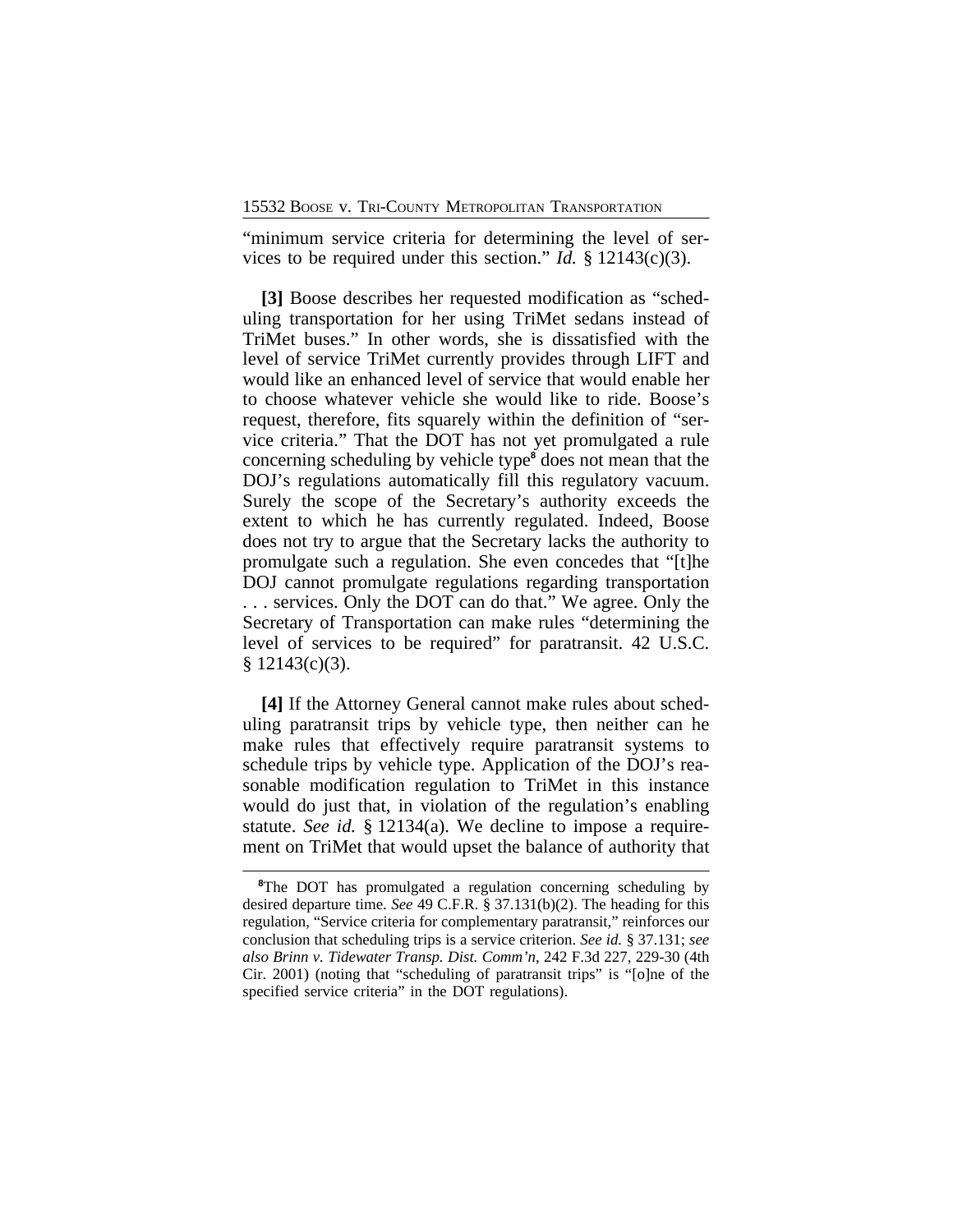Congress has carefully allocated between the Attorney General and Secretary of Transportation. Consequently, we conclude that the DOJ's reasonable modification regulation does not, and cannot, apply by its own independent force. *See Melton v. Dallas Area Rapid Transit*, 391 F.3d 669, 675 (5th Cir. 2004) (holding that a reasonable modification that "relates specifically to the operation of [a paratransit system's] service" is "exempt from the Attorney General's regulations in 28 C.F.R. part 35").

**[5]** Part A of the ADA unambiguously prevents the Attorney General from regulating paratransit scheduling, which is a "matter within the scope of the authority of the Secretary of Transportation under section 12143." 42 U.S.C. § 12134(a). "If the intent of Congress is clear, that is the end of the matter . . . ." *Chevron U.S.A. Inc. v. Natural Res. Def. Council, Inc.*, 467 U.S. 837, 842 (1984).

**[6]** Nevertheless, we briefly address the contention that a DOJ regulation and its preamble compel a contrary conclusion. Amici focus on the language of 28 C.F.R. § 35.102(b), which provides that "[t]o the extent that public transportation services . . . are covered by [Part] B . . . , they are not subject to the requirements of this part." They also quote the language of this regulation's preamble:

Paragraph (b) of § 35.102 explains that to the extent that public transportation services . . . are covered by [Part] B . . . , they are subject to the regulations of the [DOT] at 49 CFR part 37 and are not covered by [28 CFR part 35]. . . . *Matters not covered by subtitle B*, such as the provision of auxiliary aids, *are covered by this rule*."

Nondiscrimination on the Basis of Disability in State and Local Government Services, 56 Fed. Reg. 35,694, 35,696

<sup>2</sup>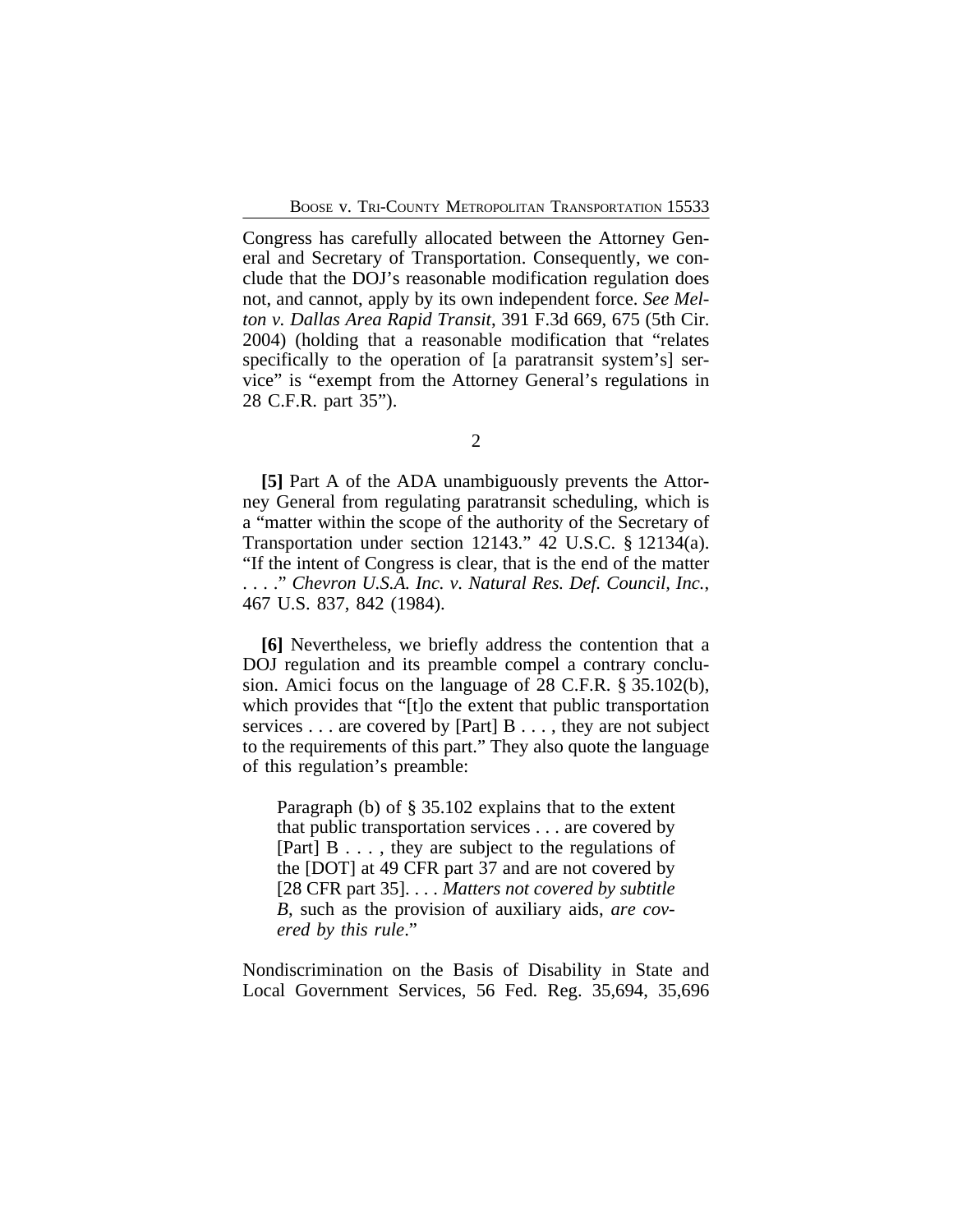(July 26, 1991) (emphasis added); 28 C.F.R. pt. 35, App. A, § 35.102. Because "[t]he substitution of a sedan or taxi for a bus is not a 'matter covered by Part B,' " amici conclude that the preamble dictates that it is "outside the scope of § 35.102(b)'s exception."

Amici narrowly read the term "covered" to mean "specifically mentioned" by Part B or its implementing regulations. This construction is at odds with the regulation's enabling statute, which speaks more broadly of "the *scope of the authority* of the Secretary of Transportation." 42 U.S.C. § 12134(a) (emphasis added). Of course, we may not read 28 C.F.R. § 35.102(b) to be inconsistent with its enabling statute such that it enlarges the Attorney General's jurisdiction. *See Commodity Futures Trading Comm'n v. White Pine Trust Corp.*, 574 F.3d 1219, 1223 (9th Cir. 2009) ("[R]egulations . . . cannot go beyond the jurisdictional limits of the statute."); *Komarenko v. I.N.S.*, 35 F.3d 432, 435 (9th Cir. 1994) ("In order to be valid, a regulation must be consistent with its enabling statute.").

**[7]** We are satisfied, however, that the regulation is not actually inconsistent with the statute. The word "cover" is defined, *inter alia*, as "to have width or scope enough to include or embrace." *Webster's Third New Int'l Dictionary* 524 (1986). As we have explained, the Secretary's authority under Part B has scope enough to include Boose's requested accommodation; hence, the accommodation is a matter "covered by [Part] B" and "not subject to the requirements" of the DOJ regulations. 28 C.F.R. § 35.102(b). In any event, we decline the invitation to read 28 C.F.R. § 35.102(b) as expanding the DOJ's jurisdiction beyond the limits established by its enabling statute, 42 U.S.C. § 12134(a).

B

Next, Boose argues that the DOJ's reasonable modification regulation is incorporated by reference in DOT's regulations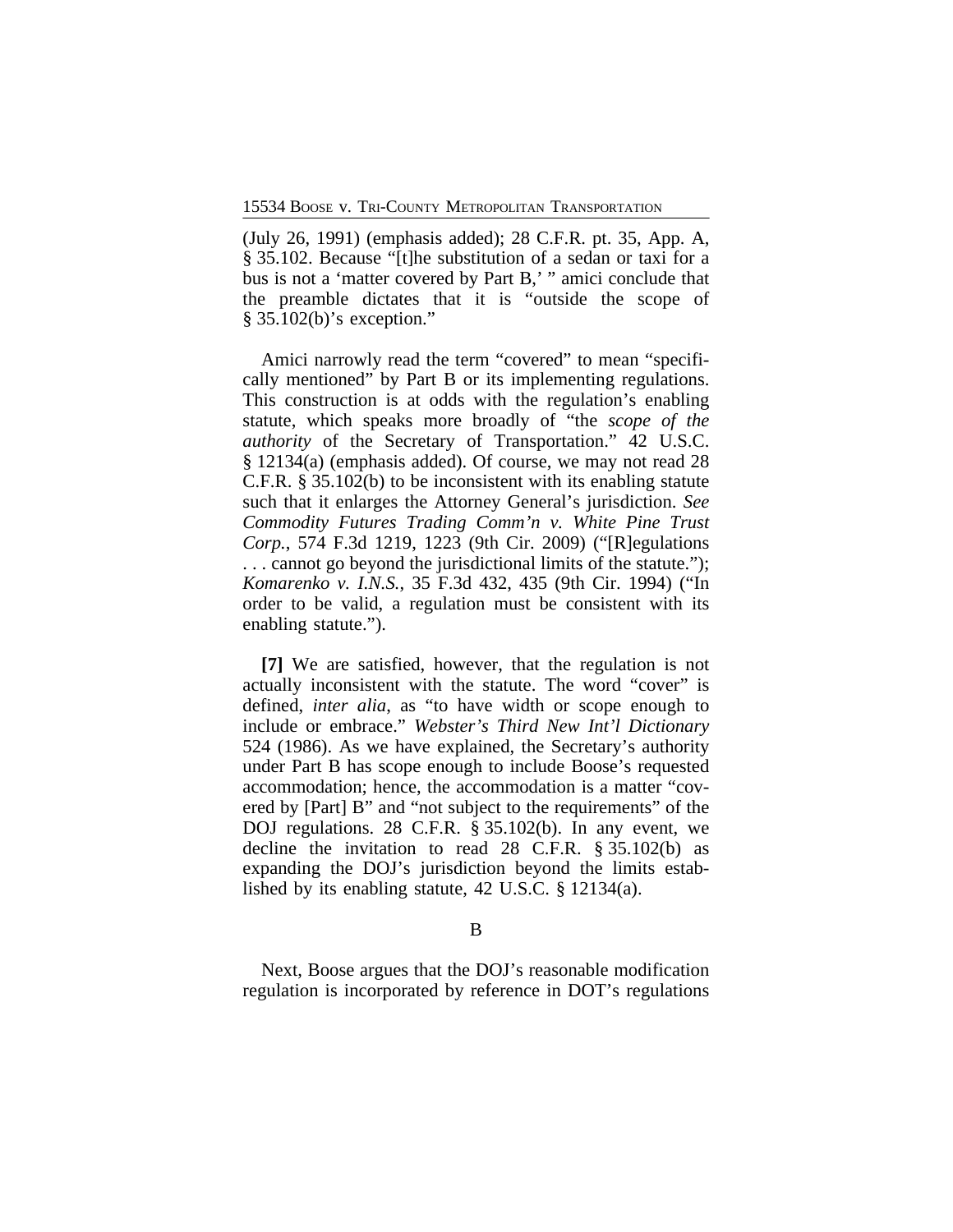implementing the ADA and Rehabilitation Act.**<sup>9</sup>** She makes this incorporation-by-reference argument because the DOT regulations do not mention reasonable modifications, except to the extent that they require *private* entities to make them. *See* 49 C.F.R. § 37.5(f).

1

Boose sets forth a tidy syllogism to explain why TriMet must accommodate her by providing her with the vehicle of her choice. First, citing 49 C.F.R. §§ 27.19(a) and 37.21(c), she states that the "DOT regulations *adopt and incorporate* the DOJ Title II A regulations" except in the rare case that the DOT and DOJ regulations are inconsistent. Because the DOT regulations "do not cover the scheduling of one type of accessible vehicle over another," she finds no inconsistency. Ergo, she concludes that the DOJ's reasonable modification regulation applies to LIFT in this instance.

However, "[f]or the conclusion to stand the content of the premises must be true." *Schultz v. PLM Int'l, Inc.*, 127 F.3d 1139, 1143 (9th Cir. 1997) (Aldisert, J., dissenting). Boose's syllogism is based on the false premise that the DOT regulations "adopt and incorporate" the DOJ regulations wholesale.

**[8]** The plain text of 49 C.F.R. § 37.21(c) contradicts Boose's interpretation. That regulation merely states that entities "may be subject to ADA regulations of the Department of Justice," and that the DOT regulations shall be interpreted to be consistent with "applicable Department of Justice regulations." 49 C.F.R. § 37.21(c). Certainly, this provision *refers* to DOJ regulations, but does it also *incorporate* them? The DOT's use of qualifying terms such as "may" and "applicable" leads us to conclude that it does not.

<sup>&</sup>lt;sup>9</sup>The amici disability rights organizations expressly declined to make this argument in their brief: "[A]mici do not argue that the *DOT* regulations contain a reasonable modification provision. Rather, the *DOJ* regulations impose this obligation by their own independent force."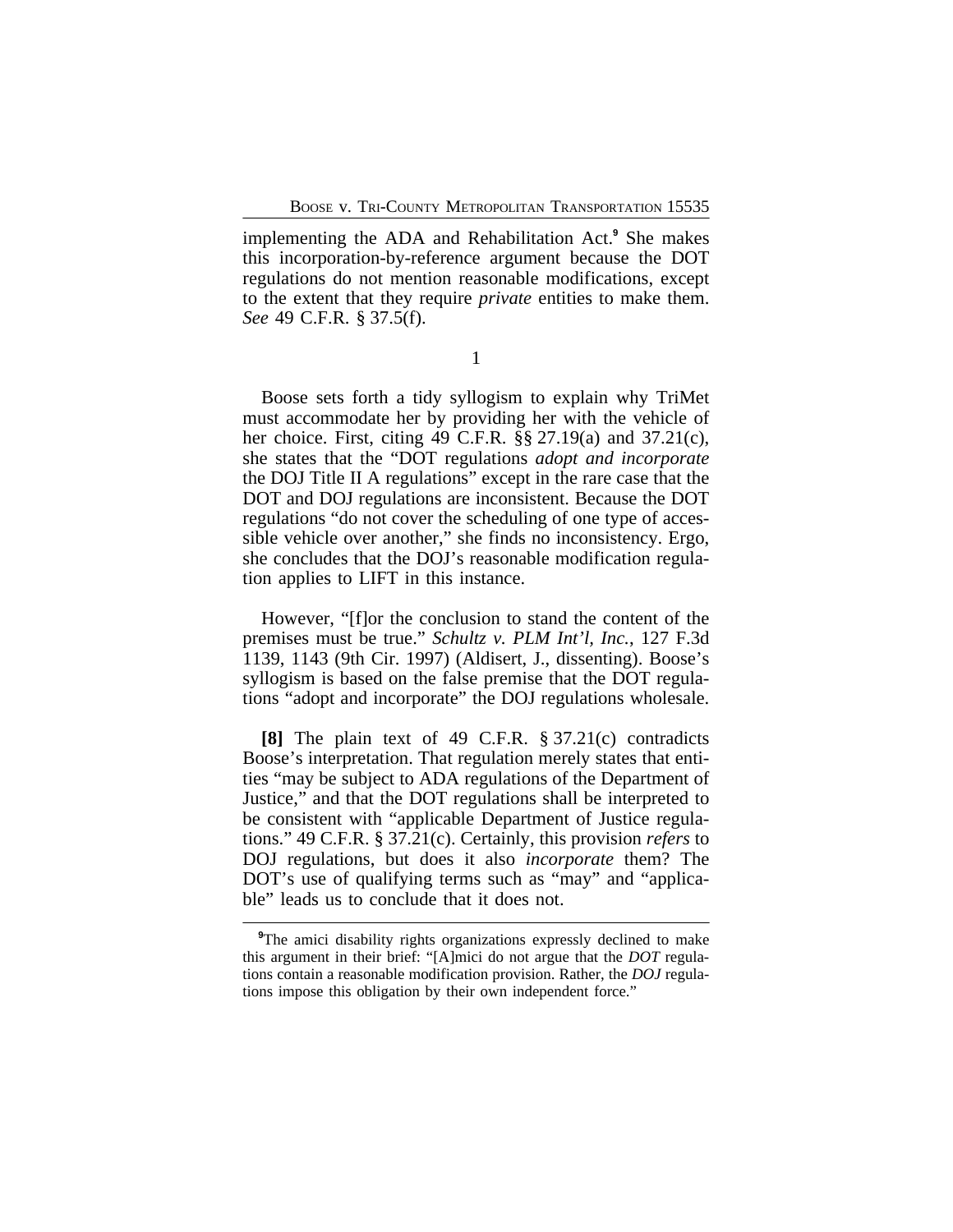If the DOT wanted to incorporate DOJ regulations by reference, it knew how to do so. With respect to *private* entities, the DOT has promulgated a regulation requiring their "compliance with the requirements of the rules of the Department of Justice concerning eligibility requirements, making reasonable modifications, providing auxiliary aids and services, and removing barriers (28 C.F.R. §§ 36.301-306)." *Id.* § 37.5(f). This provision lists the specific DOJ regulations that apply by both description and number. It clearly incorporates them by reference, in contradistinction to section 37.21(c).**<sup>10</sup>**

**[9]** That the DOT regulation implementing the Rehabilitation Act uses mandatory rather than permissive language does not change our analysis. Under that regulation, "[r]ecipients [of federal financial assistance] . . . *shall* comply with all applicable requirements of the [ADA] including . . . the regulations of the Department of Justice implementing [Title II] . . . of the ADA." 49 C.F.R. § 27.19(a) (emphasis added). However, because this regulation also uses the qualifying term "applicable," it does not purport to extend the reach of the ADA and its implementing regulations. *See* Transportation for Individuals with Disabilities, 56 Fed. Reg. 45,584, 45,584 (Sept. 6, 1991) (noting that section 27.19 was amended to clarify that "[t]he basic relationship between section 504 [of the Rehabilitation Act] and the ADA is that a recipient of DOT funds complies with its section 504 obligations by complying with its ADA obligations."). Boose cites

**<sup>10</sup>**Boose argues that the preamble and appendix to 49 C.F.R. § 37.21 support her contention that this provision incorporates the DOJ regulations by reference. The preamble states that "most, if not all, transportation providers covered by Part 37 are also covered by DOJ regulations." 56 Fed. Reg. at 45,588. The appendix states that "[t]he DOT rules apply only to [a public] entity's transportation facilities, vehicles, and services; the DOJ's rules may cover the entity's activities more broadly." 49 C.F.R. pt. 37, App. D, § 37.21. However, to say that public entities providing transportation services "may be subject" to DOJ rules that "cover the entity's activities more broadly" does nothing to validate Boose's incorporationby-reference argument.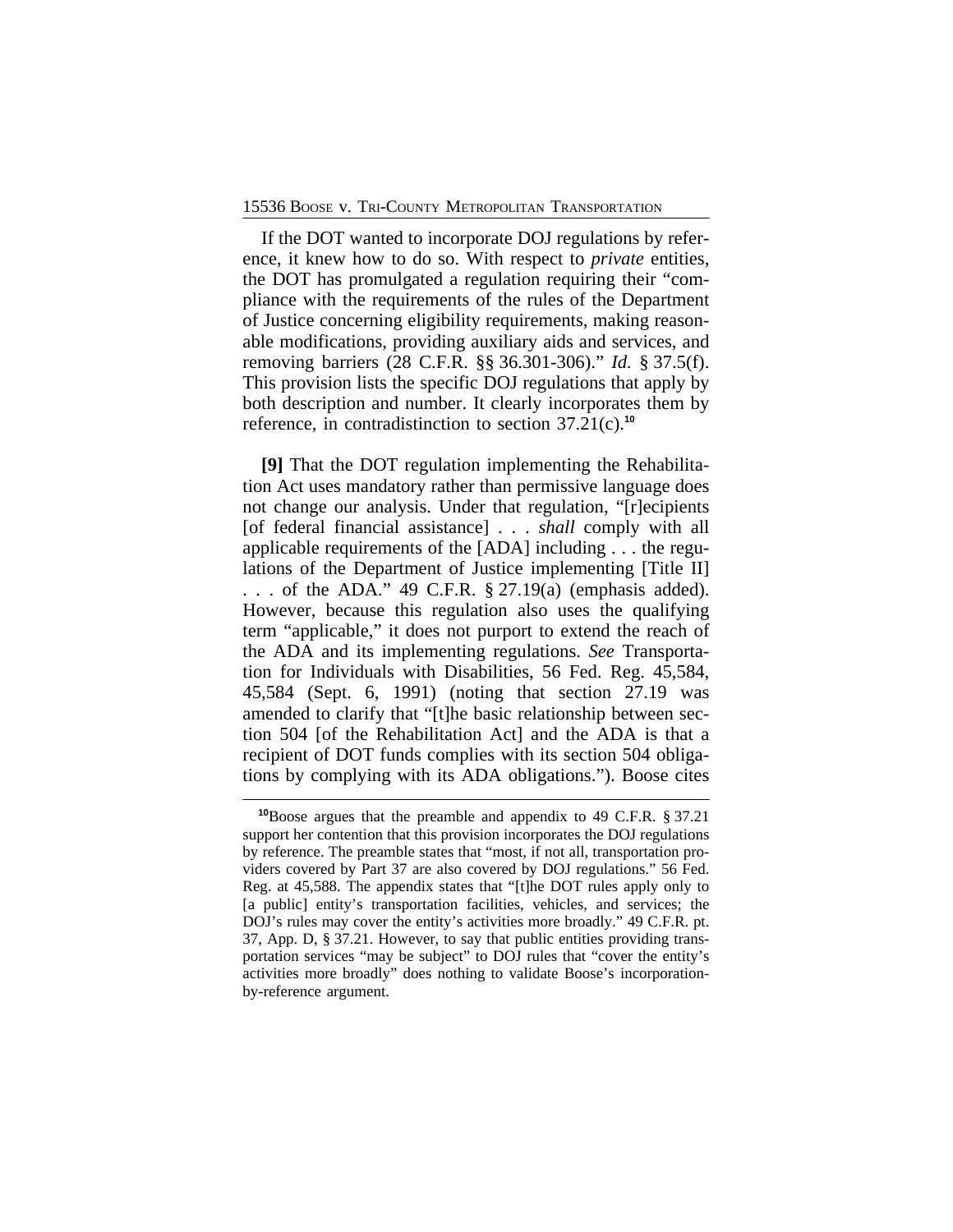no authority for the proposition that the Rehabilitation Act confers greater substantive rights to disabled riders of paratransit services than the ADA. Therefore, we read the DOT regulations to be consistent with each other.

2

Boose urges us to adopt her interpretation of 49 C.F.R. § 37.21(c) based on her assertion that the Secretary of Transportation has agreed with her, and that we should defer to the Secretary's interpretation of his own regulation under *Auer v. Robbins*, 519 U.S. 452, 461 (1997) (holding that an agency's interpretation of its own regulation is "controlling unless plainly erroneous or inconsistent with the regulation" (internal quotation marks omitted)).

**[10]** In a 2006 notice of proposed rulemaking, the Secretary purported to "clarify that . . . public transportation entities required to provide complementary paratransit service[ ] must make reasonable modifications to their policies and practices to ensure program accessibility." 71 Fed. Reg. at 9762. Although the Secretary acknowledged that "the DOT ADA regulations do not include language specifically requiring regulated parties to make reasonable modifications," he explained that the DOT, "when drafting 49 CFR part 37, *assumed* that § 37.21(c) would incorporate the DOJ provisions on this subject." *Id.* (emphasis added). However, the Secretary noted that because the *Melton* court had concluded otherwise, the Secretary "believe[d] that it would be useful to amend [the DOT] rules to clarify them."<sup>11</sup> *Id.* 

It is now over three years later, and the Secretary has not finalized these proposed rules. However, a recent FTA letter

**<sup>11</sup>**To that end, the Secretary proposed adding a paragraph to sections 27.7 and 37.5, the general nondiscrimination regulations under the ADA and Rehabilitation Act, to impose a reasonable modification requirement. 71 Fed. Reg. 9762, 9767-68.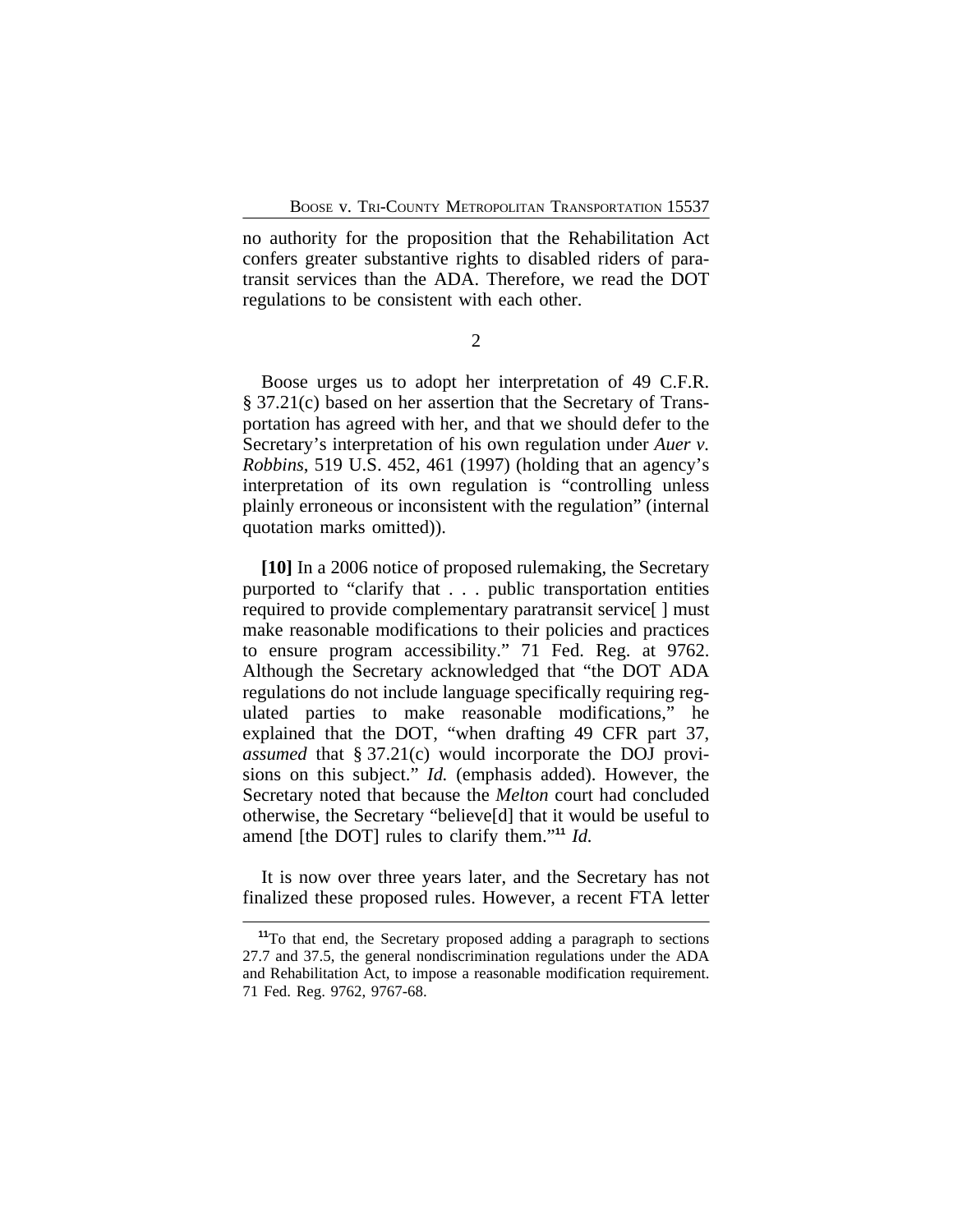of finding reiterated the Secretary's position: "Although the requirement for public entities to make reasonable modifications in their policies and practices is not explicitly addressed in the DOT ADA regulations, it is included in DOJ regulations, which are incorporated by reference at 49 CFR § 37.21(c)." FTA Ltr. of Finding (Aug. 14, 2008) at 4.**<sup>12</sup>**

**[11]** We decline Boose's invitation to defer to the 2006 preamble and the 2008 letter of finding. As we have already explained, any interpretation of section 37.21(c) as incorporating DOJ regulations by reference is plainly erroneous. The regulation merely reminds public entities that another set of provisions "may" apply. It does not, as Boose contends, impose any additional substantive requirements. Because the Secretary's interpretation conflicts with the plain language of the regulation, it is not controlling under *Auer*. **<sup>13</sup>** "To defer to the agency's position would be to permit the agency, under the guise of interpreting a regulation, to create *de facto* a new regulation." *Christensen v. Harris County*, 529 U.S. 576, 588 (2000). We will not, under the guise of deference, engage in an end-run around notice-and-comment rulemaking. Until the Secretary formally promulgates the proposed regulations, Tri-Met is not required to follow them.

<sup>&</sup>lt;sup>12</sup>This letter of finding does not appear to be publicly available but was included in Boose's reply brief. We granted her motion for judicial notice of the letter.

**<sup>13</sup>**That the DOT's interpretations are contained in informal statements such as a preamble and letter of finding does not vitiate the level of deference we accord it. *See Or. Paralyzed Veterans of Am. v. Regal Cinemas, Inc.*, 339 F.3d 1126, 1131 n.6 (9th Cir. 2003). Nor does the fact that the DOT has changed its views on reasonable modifications over the years present a "separate ground for disregarding [its] present interpretation," since the DOT's "recourse to notice-and-comment rulemaking in an attempt to codify its new interpretation" creates "no unfair surprise." *Long Island Care at Home, Ltd. v. Coke*, 551 U.S. 158, 170-71 (2007).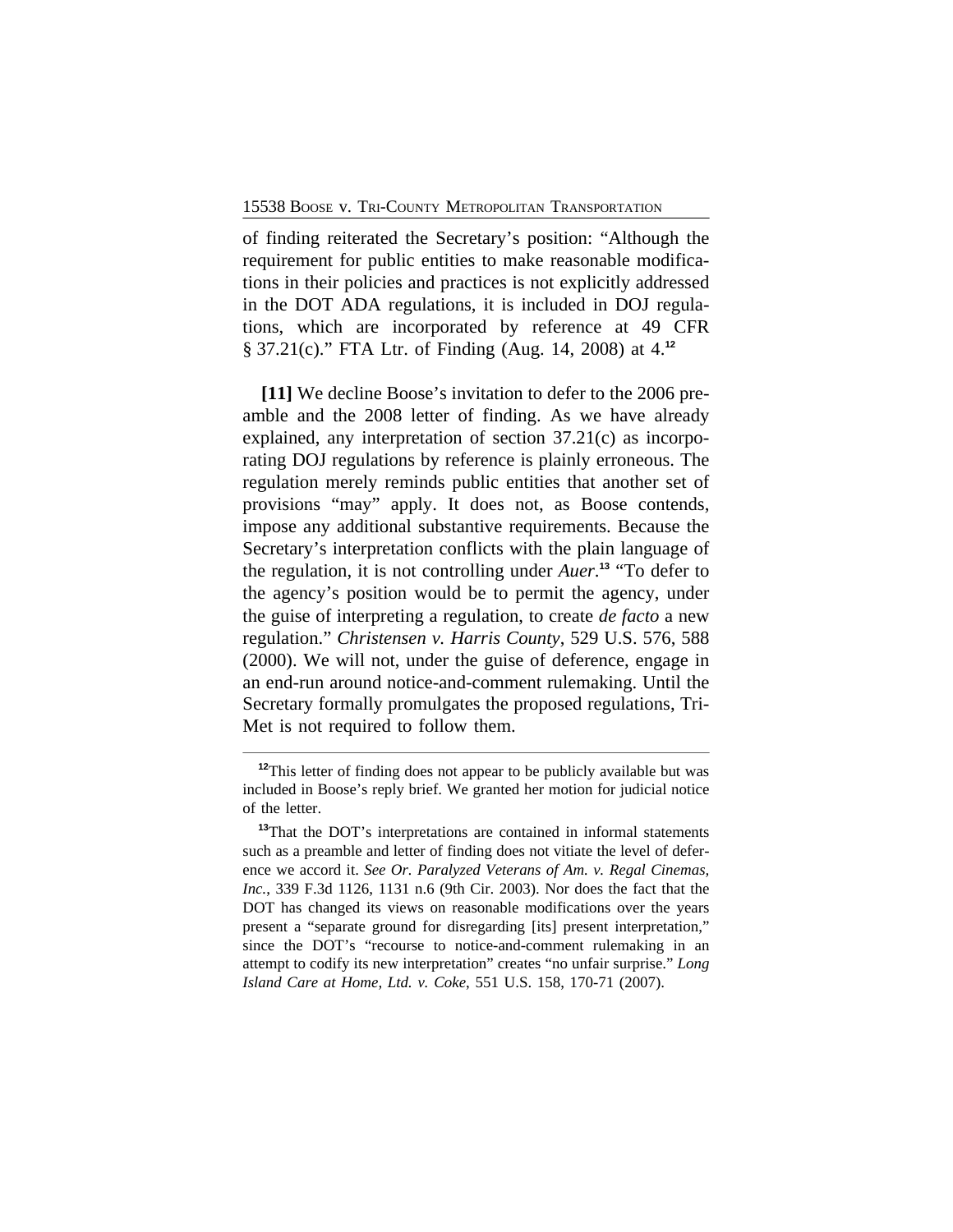#### III

We recognize the importance of paratransit systems for disabled individuals like Barbara Boose. We are mindful, however, that the ADA requires only a "comparable" level of service, 42 U.S.C. § 12143(a), and the DOT regulations implementing the ADA "do not contemplate perfect service" for the disabled. *Midgett v. Tri-County Metro. Transp. Dist. of Oregon*, 254 F.3d 846, 849 (9th Cir. 2001). As the DOT has explained:

Under the ADA, complementary paratransit is not intended to be a comprehensive system of transportation for individuals with disabilities. Another way of saying this is that the ADA does not attempt to meet all the transportation needs of individuals with disabilities. . . . [T]he ADA is intended simply to provide to individuals with disabilities the same mass transportation service opportunities everyone else gets, whether they be good, bad, or mediocre.

56 Fed. Reg. at 45,601.

**[12]** The Secretary of Transportation has the sole authority to "determin[e] the level of services" that paratransit systems must provide to be considered "comparable." 42 U.S.C. § 12143(c)(3); 49 C.F.R. § 37.121(b). Although the Secretary has apparently decided that paratransit systems should make reasonable modifications to be considered comparable, he has yet to issue the final rules that would impose such a requirement. Because TriMet is not currently required to consider Boose's requested modification, she cannot make out a prima facie case of discrimination under the ADA or the Rehabilitation Act.**<sup>14</sup>**

**<sup>14</sup>**In light of the foregoing, we need not consider TriMet's argument that its compliance with its paratransit plan, 42 U.S.C. § 12143(c)-(e), creates a safe harbor under the ADA.